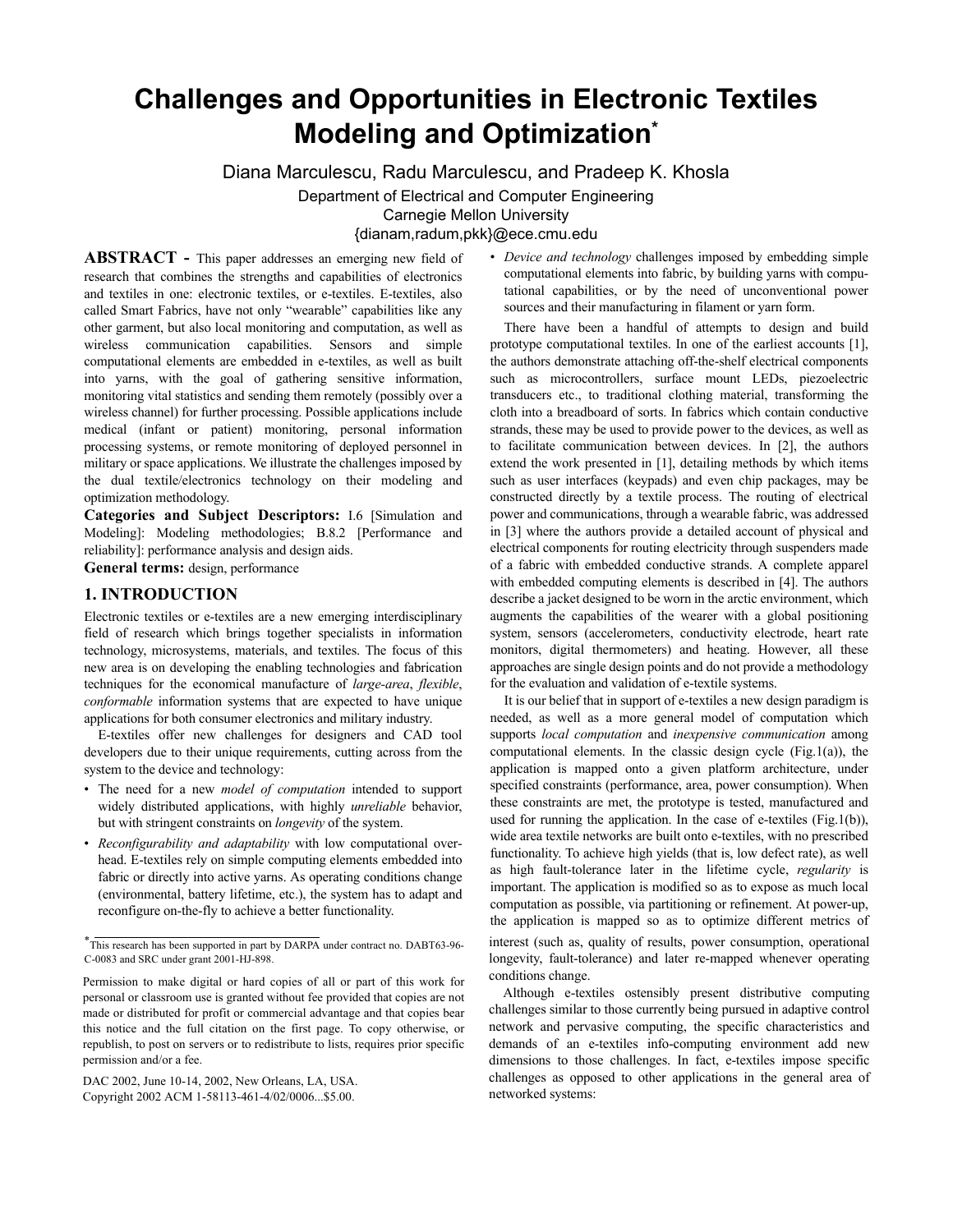#### **What e-textiles are** *not*

- Classical data networks. While the underlying structure of an e-textile application implies the existence of many processing elements, connected in a Textile-Area Network (TAN), they have limited processing and storage capabilities, as well as very limited power consumption budgets. Hence, classic techniques and inherent methodologies for coping with mapping an application, communication among nodes and dealing with network failures (including congestion), are not appropriate. In addition, having very limited processing capabilities, e-textiles are not the equivalent of "desktops/laptops on a fabric," restricting significantly the range of applications that can be mapped on them.
- Networked embedded systems (including wireless sensor networks). Wireless sensor networks share with e-textile based applications the limited power budgets, and somewhat the limited processing and storage capabilities. However, communication among processing elements is wired, and thus, much less expensive than the wireless communication. In addition, as opposed to ad-hoc networks, the topological location of different processing elements is fixed throughout the lifetime of the application (although the mapping of the application on processing elements may change). Lastly, e-textiles must have low manufacturing costs, and thus, the defect rate of the processing nodes (and physical links) will be much higher and very different than in the case of wireless networks. More limited processing and storage capabilities, in conjunction with higher failure rates imply that existing body of research for sensor networks is not applicable directly to TANs.



Fig.1 Classic design (a) vs. e-textile lifetime cycle (b)

## **What e-textiles are**

E-textiles are "living designs," consisting of highly unreliable lowcost simple components and interconnect. These characteristics are in fact shared by other non-silicon computing systems (such as those based on nanoelectronics). In many ways, e-textiles systems will be the conformable, fabric equivalent of rigid body, embedded MEMS. However, unlike MEMS, e-textiles require coping with *tears* in the fabric, whether it is due to regular wear of the fabric, or due to unexpected damage. The salient features of e-textiles are:

- limited processing, storage and energy per computational node
- potential failures for *both* nodes and communication links
- highly *spatially and temporally correlated* node and/or link failures due to topological placement or due to external events
- need for scalability and flexibility of resource management, as well as local vs. global management trade-off
- active or smart links which embed simple logic (passive or active components)

In this paper, we present our vision on developing a methodology for *modeling*, *analysis* and *middleware support* for e-textiles that includes:

- 1. The *Model of Colloidal Computing* (*MC*<sup>2</sup> ). Operational longevity and effective usage of e-textiles has to be supported by an entirely new computational and architectural model. We call such a model colloidal computing  $(MC^2)[5]$ : simple computation particles are dispersed in a communication medium which is inexpensive, (perhaps) unreliable, yet sufficiently fast. This type of clustering into computation intensive kernels with loose inter-particle communication, but tight intra-particle communication is typical not only for the underlying hardware, but also for the actual software application that runs on it. In the  $MC^2$  model the application is viewed as a set of "nano-particles" loosely communicating so as to exchange information. Likewise, the underlying architecture has local computation, as well as remote communication capabilities, when needed.
- 2. An *analytical and simulation-based* framework that allows to explore the design space early on for energy/performance/faulttolerance trade-offs leading to designs that are feasible and easily adaptable to the application profile. Such a framework is able to provide optimal power/performance operating points, increase operational lifetime under prescribed fault-tolerance limits, and ensure application-driven adaptability during the entire e-textile lifetime cycle.
- 3. A *Port-Based Adaptable Component Architecture* (PBACA) that allows every computational node to reconfigure its computation and communication with other nodes, in real-time. The motivation stems from the ultra-redundant and distributed component networks that comprise an e-textiles computing environment with the ability to sense, act, store, emit. Such capabilities require a lightweight software infrastructure that enables resource management, communication, global and local tasking, and faulttolerance between components and across the entire system.

The rest of the paper is structured as follows: Section 2 presents the colloidal model  $MC^2$ . Section 3 addresses the problem of application modeling, partitioning and mapping. Section 4 presents the architecture and communication modeling, while fault-tolerance management is addressed in Section 5. Finally, some experimental results are presented in Section 6.

#### **2. COLLOIDAL COMPUTING**

The model of colloidal computing supports local computation and inexpensive communication among computational elements: simple computation particles are dispersed in a communication medium which is inexpensive, (perhaps) unreliable, yet sufficiently fast (Fig.2). This concept has been borrowed from physical chemistry  $[6]$ <sup>1</sup> since some of its properties and characteristics resemble the features that an e-textile based computational model would need. Specifically:

• In case of unstable colloidal suspensions, colloidal particles tend to *coalesce* or *aggregate* together due to the Van der Waals and electrostatic forces among them. *Coalescing* reduces surface area, whereas *aggregation* keeps all particles together, without merging.

 $1.$ *Colloid* [käl'oid] = a substance consisting of very tiny particles (1 nm and 1000 nm) suspended in a continuous medium, such as a liquid, a solid, or a gaseous substance.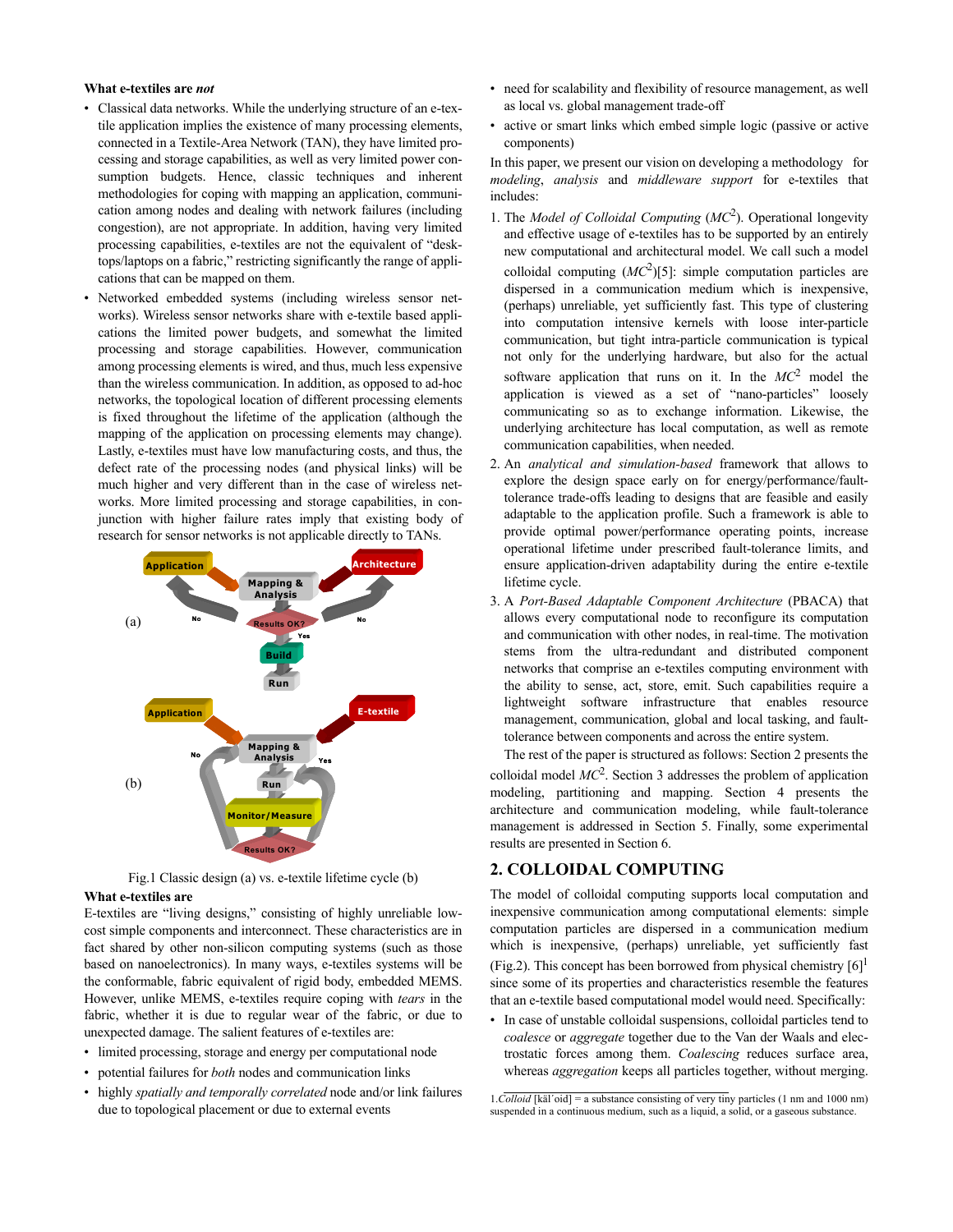Similarly, the resources of a classic system are *coalesced* together in a compact form, as opposed to the case of e-textile-based computation where useful work can be spread among many, small, (perhaps) unreliable computational elements that are dynamically *aggregated* depending on the needs (Fig.3). *Dynamic* or *adaptive aggregation* is explicitly done whenever operating conditions change (e.g., failure rate is too high or battery level is too low).



Fig.2 Colloidal computing model

The  $MC^2$  model supports a wide range of computational granularities, from *computation embedded in the yarn*, up to simple sensors, clusters of sensors, or even specialized computing elements for *local* and *global* resource management, in a tiered, *hierarchical organization*. Perhaps the most striking difference between classical, performance-oriented computing systems and smart fabricbased systems is the possibility of exporting some of the computational power onto the links or active yarns. Since transistor densities of  $10,000/cm^2$  are possible in the next 3-4 years [7], some functionality can be deployed onto this extra logic in the form of A/ D converters or simple computing elements (i.e. adders, multipliers, pseudorandom generators).



Fig.3 Coalesced vs. aggregated resources

## **2.1 Explicit vs. Implicit Communication and Management**

We propose to apply the  $MC^2$  model to both the application software *and* architecture platform. Specifically, most of applications under consideration consist of a number of computational kernels with high spatial locality, but low degree of communication among them. Such kernels (typically associated with media or signal processing applications) can thus be mapped on separate computational "particles" that communicate infrequently for exchanging results.

The underlying architecture of the e-textile is also complying with the proposed  $MC^2$  model. Both the architecture configuration and the mapping of the application on the computational elements is done dynamically, at power-up and whenever the system becomes "unstable". As an analogy, in case of unstable colloids, a minimal energy configuration is achieved via *coalescing* (e.g., oil in water) or *aggregation* (e.g., polymer colloids).

In e-textiles, a "stable" configuration is one that achieves the required functionality, within prescribed performance, power and probability of failure limits. We propose to employ *aggregation* (Fig.3) or *dynamic connection* of computational "particles" based on their state (i.e. functional or not; idle or active) and their probability of failure so as to achieve a required quality of service (QoS) (characterized by performance, power and fault-tolerance). The mapping and reconfiguration process of the application onto the underlying architecture is achieved via *explicit* mechanisms, as opposed to classic computing systems where mapping and resource management is done via *implicit* mechanisms.

Re-organization and re-mapping need *thin middleware clients*, sufficiently simple to achieve the required goals without prohibitive overhead. In addition, fault and battery modeling and management become intrinsic components for achieving certain levels of quality of results or *operational longevity*.

We describe in the sequel some of the issues that are critical to the e-textile application lifetime, namely application modeling and partitioning, architecture and communication modeling, as well as fault modeling and management.

# **3. APPLICATION MODELING AND PARTITIONING**

The fundamental problem which should be addressed in order to efficiently map complex applications onto e-textiles is the issue of *concurrency*. Given that the e-textiles contain many computational particles distributed on large surfaces, it is of crucial importance to expose the entire concurrency available at application (behavioral) level since this will dictate the ultimate limit of parallelism that may be obtained when using real hardware and software on e-textiles. To this end, we propose *trace-driven application modeling* for e-textiles. This is motivated by our observation that, constraining a given application with various input traces leads to very different *clusterings* of the probability distribution that characterize the application itself. Tuning the target e-textile architecture to this large spectrum of different probability distributions is the most important development in obtaining efficient mappings with respect to certain performance metrics.



Fig.4 Acoustic beamforming application

A practical example from acoustic beamforming illustrates our point (Fig.4). The acoustic beamforming application uses a processor (master) in conjunction with an array of sensors (slaves) to provide a versatile form of spatial filtering [9]. The entire process graph corresponding to the acoustic beamforming application can be easily modeled using a *Producer-Consumer* paradigm as in [8]. The *Producer* and the *Consumer* are the *computational particles*, while the buffer between them is the *communication medium* in the *MC*<sup>2</sup> model. For different configurations, we get in a fully analytical manner all the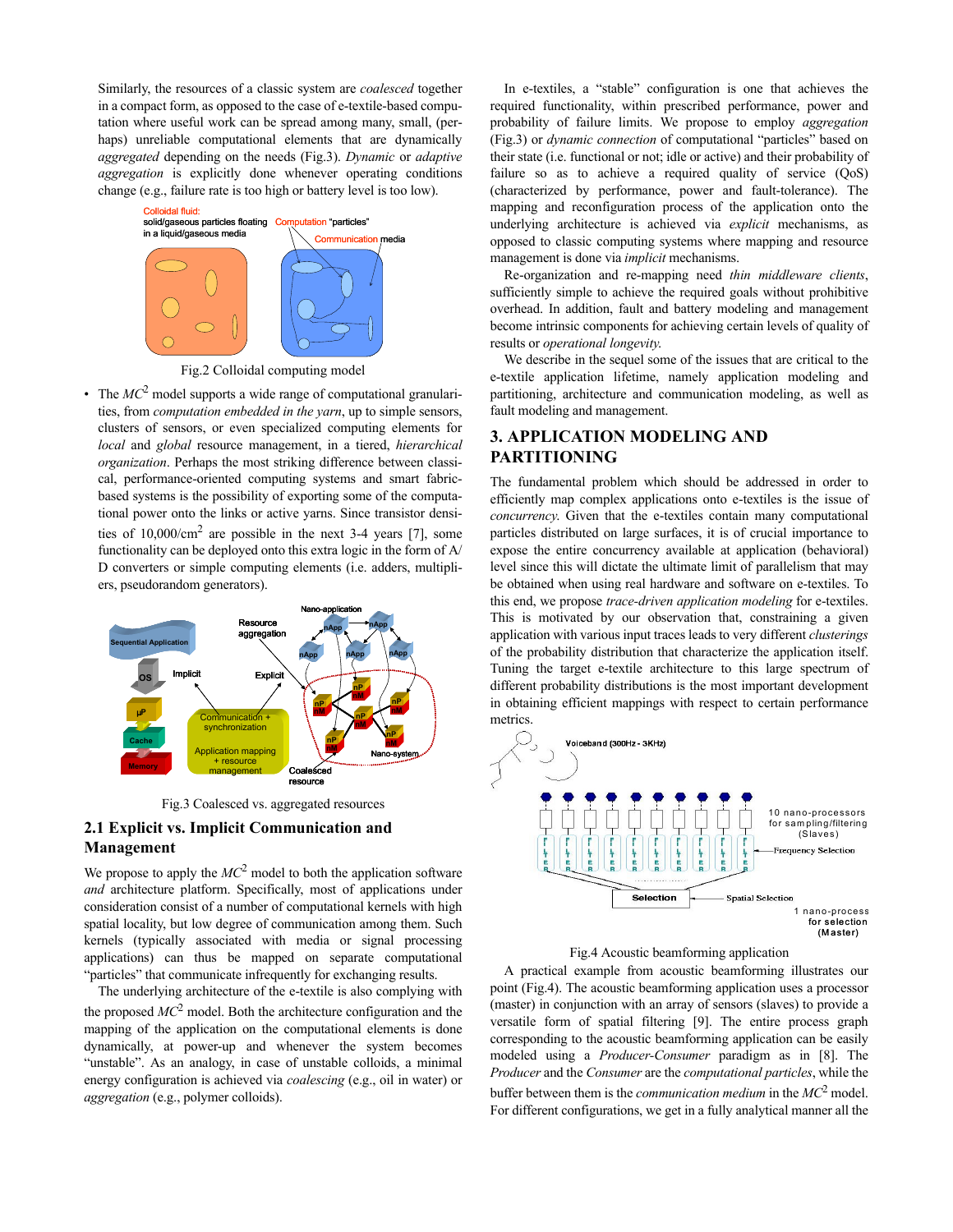metrics of interest (e.g., throughput, utilization, average response time, mean time to failure or *performability*<sup>1</sup> ). Although less accurate than simulation, the analytical approach avoids lengthy off-line profiling simulations for evaluating performance. While for 10 processes we have to deal with a space of 236K states, for a scenario involving 20 processes we may have more than 14G states. This will dramatically increase the time complexity needed in any simulationbased environment for performance evaluation.

# **4. ARCHITECTURE, COMMUNICATION AND FAULT MODELING**

The *architecture* modeling step consists of developing abstract specifications of the e-textile platform and then producing analytic models that reflect the behavior of that particular specification [10]. The model of the *communication architecture* relies on information gathered during and an initial *topology discovery* step which reveals the set of computational and communication resources that are available. Then, based on the performability threshold set for the application at hand, application's computation particles are mapped to available hardware so as to achieve a certain functionality. As operating conditions change (e.g., permanent failures due to fabric tear-off, or intermittent failures due to battery depletion), the application has to be remapped and/or communication links re-routed.



Fig.5 Tiered e-textile architecture

In addition, to better tackle scalability, we propose a tiered architecture (Fig.5) with *local management* of resources (including power consumption, performability, fault tolerance or QoS) and *global coordination* of local managers. Such an architecture offers the advantage of better scalability, as well as fault-tolerance. Specifically, the vast majority of the nodes are very simple computational elements, possibly embedded onto active links. These *nano-nodes* are responsible mostly for computation, and take very simple local decisions (e.g., randomly route data to the neighbors). The next level is comprised of several *micro-nodes* doing local resource management on *clusters* of nano-nodes that cooperate closely to achieve a certain goal (e.g., beamforming). Micro-nodes have more computational capabilities and may run a lightweight operating system kernel that deals with process migration among nano-nodes and overall cluster-level resource management (including energy, quality, fault-tolerance). At the highest level, very few *macro-nodes* are available to realize global resource management and overall coordination of local managers for the achievement of a certain goal (such as, a certain quality under given fault-tolerance constraints, or a certain operational longevity under prescribed battery lifetime limits).

We also assume that the power distribution system follows the same *clustered* organization, with nodes sharing a power source. Power and battery management is also done locally, and only coordinated globally, whenever an entire region has to be remapped for quality reasons.

Of particular interest is the modeling of the active yarns (*links*) that are used to ensure local and global communication. As opposed to classical distributed systems, for e-textiles the links between nodes may incorporate tens to a few hundreds of transistors and then can perform simple functions necessary to route data to the destination nodes. This is extremely useful if we want to move some of the computational complexity from the nodes onto the yarns and ensure a smoother migration of tasks from one region to another on the etextile fabric.

## **4.1 Fault Modeling and Analysis**

While the problem of reliability or fault-tolerance of systems with unreliable components has been addressed before, the vast majority of approaches for large networked systems consider only the failure of links or consider that failure probabilities are independent. This is not necessarily true for the case of e-textiles where physical locations of nodes and links are close one to another. In fact, one important characteristic that sets e-textiles apart from classic networking applications is the possibility of *joint* failures for nodes and links. Moreover, the probabilities of failure for nodes and links are *highly correlated*. This comes in sharp contrast with real data networks that assume either node or link failures, but not both.

In addition, the way faults affect the overall behavior is very different, depending on the level in the hierarchy. Graceful quality degradation in a fault-tolerant environment is achieved at *micro-level* by using spare or redundant nodes available in a region or cluster of simple *nano-nodes* that cooperate to achieve a certain goal. Extra redundant nodes are used to run code "migrated" from defective nanonodes, or nodes running low on battery. In contrast, at macro-level, entire regions can be migrated on demand by the global manager, whenever there is no more redundancy to be exploited at lower levels for achieving a certain level of quality.

## **5. FAULT-TOLERANCE MANAGEMENT**

The model of the communication architecture relies on information gathered during an initial topology discovery step which reveals the set of computational and communication resources that are available. Then, based on the performability threshold set for the application at hand, application's computation particles are mapped to real hardware so as to maximize the overall fault-tolerance. As operating conditions change (e.g., permanent failures due to fabric tear-off, or intermittent failures due to battery depletion), the entire application has to be remapped and/or communication links re-routed (Fig.6). What is unique for e-textiles, is the concept of *cost function of a region* which represents a weighted function of quality of results (QoR), power and fault-tolerance constraints that we use to guide the application mapping and remapping process onto a TAN. Such reconfiguration mechanisms assume that redundancy exists for both nodes and links, such that whenever quality decreases under a certain threshold the virtual communication channel is rerouted or remapped on a different physical channel (Fig.6(a)), or the entire application is remapped onto another set of processing nodes (Fig.6(b)).

Many possibilities exist for implementing redundancy. In a fixed infrastructure, the logical implementation of redundancy is to duplicate resources, with one resource taking over on the failure of the 1. Performability is defined as the probability of maintaining a certain level other. This is usually achieved via code migration from a non-

of performance on a finite time horizon.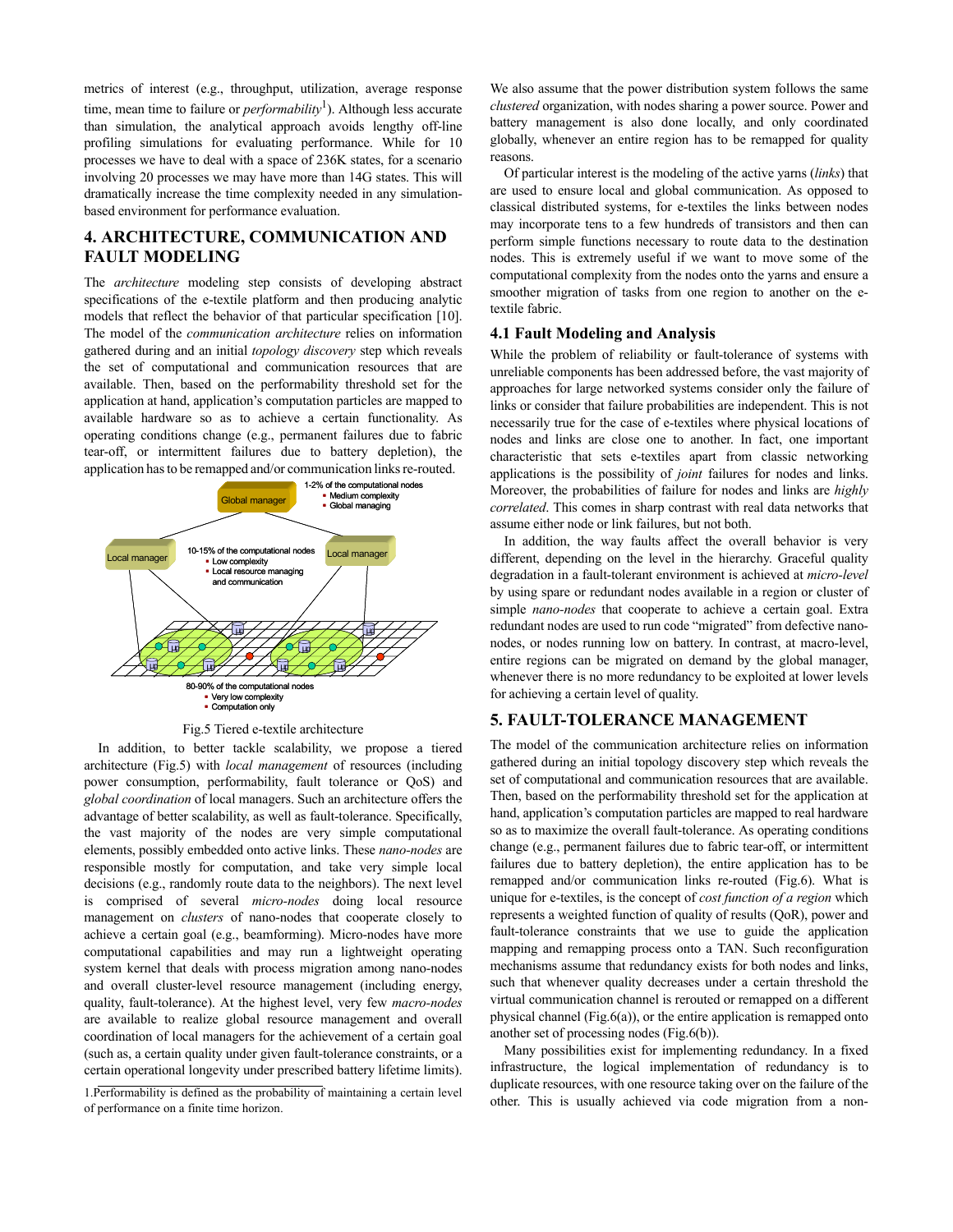functional node to a spare, fully functional one. Code migration is generally a difficult problem, as it could, in the worst case, require the movement of the entire state of an executing application. However, for e-textiles, migration of running applications can be made feasible by restricting the amount of application state that must be preserved. A particular advantage in e-textiles is that, since the environment in which they operate is inherently error-prone, applications can already be constructed to minimize state and facilitate rapid restartability.

In general, process migration [11] makes the fundamental assumption that each node will provide an identical execution environment. At the minimum, the processor architectures of the nodes should be identical, or a hardware abstraction layer (such as a virtual machine) must provide a uniform platform for execution.



Fig.6 Dynamic reconfiguration in the presence of failures While migrating among nano-nodes will be very different from migration at micro/macro-node or cluster/region level, a virtual machine may provide a uniform abstraction across varied hardware platforms.

#### **5.1 Middleware Architecture**

The ultra redundant and distributed component networks that comprise an e-textiles info-computing environment requires a middleware infrastructure that enables resource management, communication, global and local tasking, and fault tolerance between components and across the entire system. This fabric middleware software should foster locally optimized computation that result in near globally optimal behavior while simultaneously routing around component and communication failures resulting from fabric wear and tear. To this end, we believe that the Port-Based Adaptable Component Architecture (PBACA) approach is well suited to meet these demands [12].

In short, the PBACA middleware suite facilitates the development and deployment of self-adaptive, distributed, e-textile applications. Unlike sequential programming models that require an application to be a single stream of instructions, PBACA can utilize the *MC*<sup>2</sup> model allowing simultaneous streams of instructions. To exploit the power of PBACA, a solution to a problem must be decomposed into a hierarchy of interconnected tasks. We consider a task to be some flow of execution that takes zero or more inputs, produces zero or more

outputs, and may modify some internal state. These input and output points are called *ports*, and the fundamental unit of execution is a Port-Based Module (PBM). For e-textiles platforms, a single PBM is the most fine grain unit of code able to execute on nano-nodes which are comprised of dedicated computational nodes or lighter weight elements embedded in active links. Whereas a PBM represents the most basic unit of execution, a Port Based Process (PBP) represents the most basic unit of self-reconfiguration and self-adaptability. In other words, a PBP is the smallest unit of an application that can measure its performance, quality of service, or operational longevity and take steps to improve those metrics. PBPs are both recursive and hierarchical in that they are composed of sets of interconnected PBMs or other PBPs. In typical e-textiles applications, a PBP will execute on a micro-node's cluster of nano-nodes to achieve logical or spatial subgoals while satisfying local constraints. Similarly, the cooperating PBPs that form a macro-PBP work together to achieve the overall goal and satisfy the global requirements (such as fault tolerance constraints, or an operational longevity under prescribed battery lifetime limits.)

The overall PBACA middleware approach will foster plug and play integration within an e-textiles system, between e-textiles systems, and between e-textiles systems and existing/future computing systems. Furthermore, once integration is established, higher-level processing may be off-loaded to more powerful computational elements to fit the other information spaces requirements.

## **6. E-TEXTILE VALIDATION**

As a newly emerging field, e-textiles impose new challenges not only on modeling and analysis, but also on simulation tools used for validation. Specifically:

- The simulation environment must be built around a multi-processor architectural instruction set simulator able to provide detailed power/performance numbers for the processing elements.
- ï Of particular interest is the process of modeling active yarns (*links*) that are used on e-textiles to ensure local and global communication. As opposed to classical distributed systems, in case of e-textiles the links between nodes can perform simple functions to help the data routing process. This is extremely useful in ensuring a smoother migration of tasks from one region to another on the etextile fabric.
- In addition, the simulation testbed must include detailed battery models for predictive *power* and *fault-tolerance management*, sufficiently accurate network simulation, as well as *failure modeling* and support for *code migration* at nano- and macro-level (region).
- In addition to modeling the nonlinear characteristics of battery storage depletion, the *local resource manager* must store and manage information on how many batteries are instantiated, and on the communication architecture itself.
- Since processors, active or passive links may each fail independently, or may have correlated failures, multiple *failure models* have to be supported. The simulation environment should enable modeling of failure probabilities, mean duration of failures and failure probability distributions, for each of the nodes and communication links. Furthermore, failures between nodes and links may be correlated and a *correlation coefficient* can be specified between any given network segment (active or passive) and any processing element (node). In TANs, correlated failures may appear due to situations such as power and communication being simultaneously severed (as it is likely that all system wiring will be bundled together).